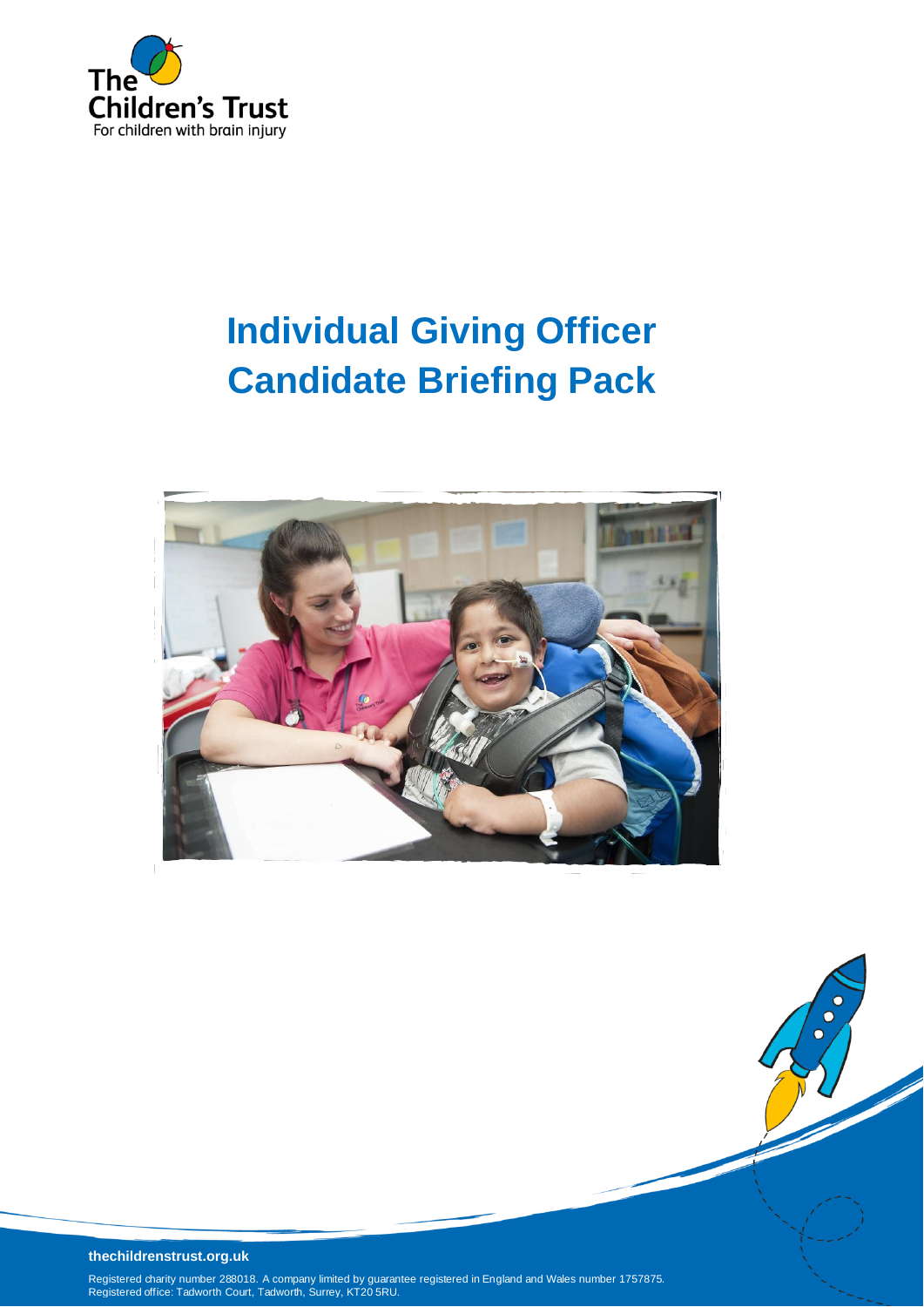#### Dear Candidate

Thank you for your interest in our Individual Giving Officer role at The Children's Trust.

The Children's Trust is the UK's leading charity for children with brain injury. We are unique, with an international reputation for the work we undertake to improve the lives of the children and families with whom we work. We provide information and support to thousands of children with brain injury and their families annually, through education, care, therapy and research. We provide expertise and experience in meeting the needs of children and young people with acquired brain injury, neurodisabilities and complex health needs.

As our Individual Giving Officer, you will be responsible for the operational delivery of the Individual Giving strategy, you will use proven fundraising techniques across print and digital to grow and diversify our programme, engaging with both new and existing audiences to support our work with children with brain injury and neurodisability.

You'll plan, manage and deliver impactful campaigns through the full creative process and will manage relationships with suppliers to ensure the delivery of results, alongside meeting compliance requirements; competent in setting-up processes needed to deliver accurate data and drive precise insights and analysis.

This is a chance for an outstanding candidate to make a significant and lasting difference to the lives of thousands of children and families.

de de la Cardina de la Cardina de la Cardina de la Cardina de la Cardina de la Cardina de la Cardina de la Cardina de la Cardina de la Cardina de la Cardina de la Cardina de la Cardina de la Cardina de la Cardina de la Car

Kind regards

**Pierre Fernandes Head of Supporter Marketing**

#### **thechildrenstrust.org.uk**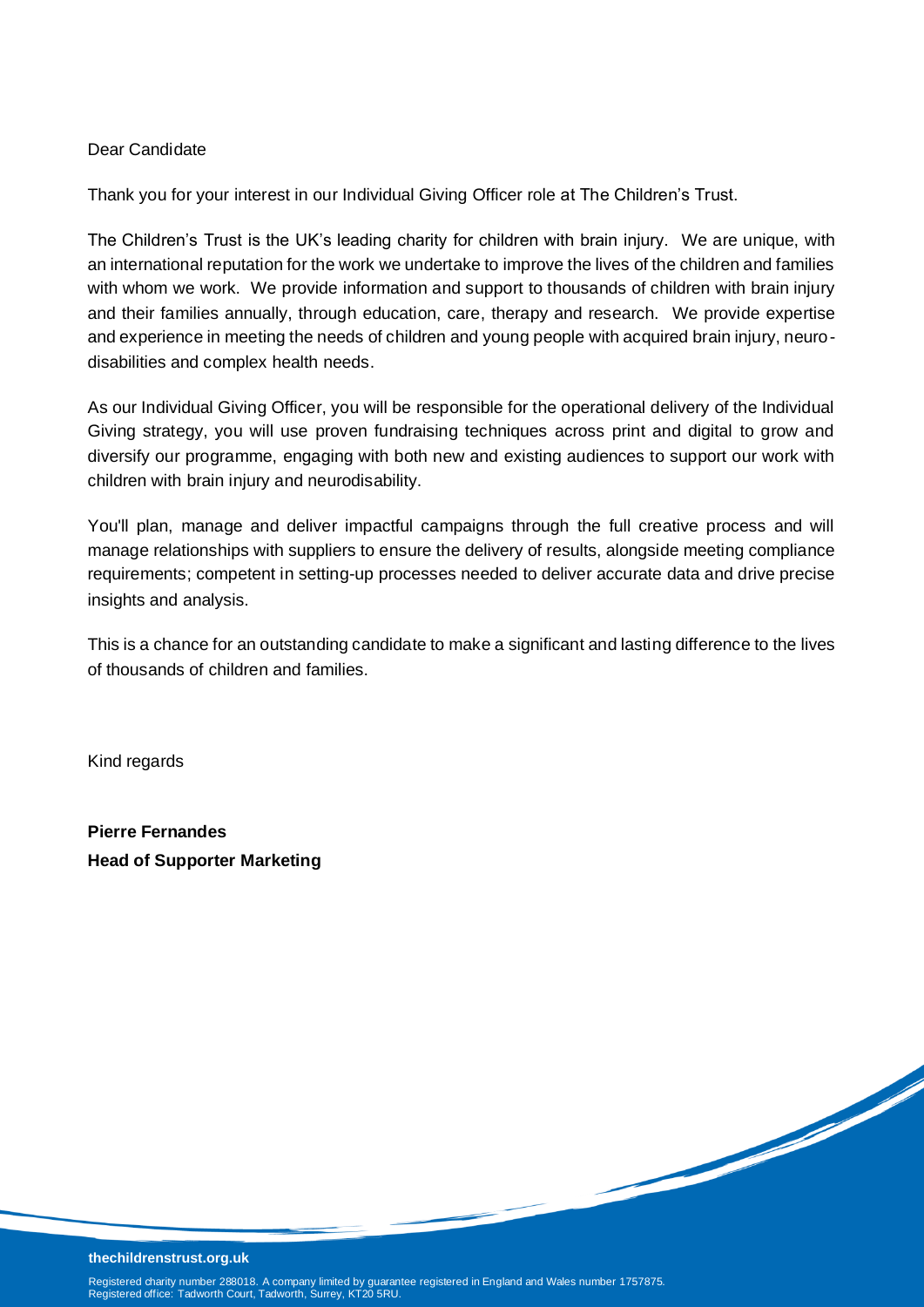

The Children's Trust is the UK's leading charity for children with brain injury and neurodisability.

The charity provides rehabilitation, medical care, special education, community services and expert information.

Our key services are:

- Rehabilitation for children with Acquired Brain Injury (ABI)
- A non-maintained special school, with associated residential houses for children with complex education, health, therapy and care needs
- Support for children with ABI and their families in the communities across the UK, through our Brain Injury Community Services.
- Online information and support via our publications and braininjuryhub.co.uk

Our residential services based at our national specialist centre in Tadworth, Surrey, work in partnership with the NHS and local authorities to provide a step-down pathway of care between hospital and home. The centre is entirely child and family focused to ensure that their needs are appropriately supported.

In the community, we provide clinical support to complement local services and give children and young people with ABI the best chance of succeeding at home and in school.

We are the only paediatric centre with a national specialised commissioning contract (through NHS England) to provide brain injury rehabilitation for children with severe brain injury. Our other services

are funded through local health commissioners (such as clinical commissioning groups), social care and education authorities, together with the millions raised through voluntary fundraising.

Thanks to the generosity of The Children's Trust's supporters, our 24 acre Tadworth site features a modern hydrotherapy pool, accommodation for parents, specially adapted equipment, a nature trail and soft play areas.

We run a non-maintained special school for children

with complex education, health, therapy and care needs with associated residential houses. The Children's Trust School supports children and young people from 2 - 19 years old and is dualregistered with the Care Quality Commission (the school residential houses) and Ofsted Education.

The Children's Trust is a charitable organisation with approximately 750 committed staff and over 1,000 volunteers with a range of expertise across nursing and care, education, therapy, operations and centralised support functions such as finance, HR, fundraising and communications. A number of these staff are based off site around the UK part of our community work or in our charity shops.

#### **thechildrenstrust.org.uk**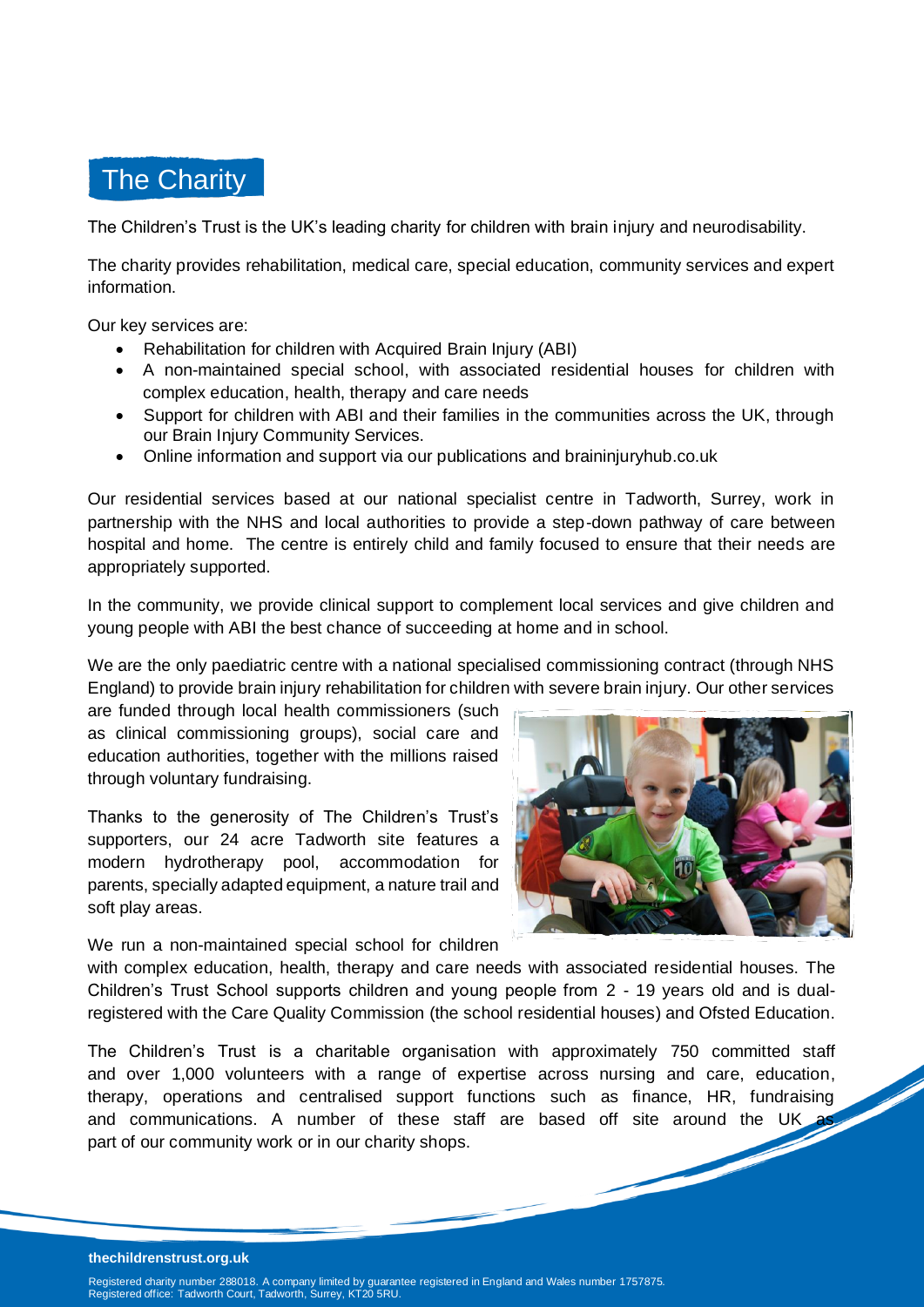## Job Description

| <b>Job Title</b>      | <b>Individual Giving Officer</b>                        |
|-----------------------|---------------------------------------------------------|
| <b>Reports to</b>     | Senior Individual Giving Manager                        |
| <b>Direct reports</b> | None                                                    |
| Level                 | Officer                                                 |
| Location              | <b>Tadworth, Surrey</b>                                 |
| <b>Salary</b>         | £28,000 - £30,000 per annum (dependent upon experience) |
| <b>Hours of Work</b>  | 37.5hrs per week                                        |
| <b>DBS</b>            | Enhanced with Children's Barred List                    |

### Job Purpose

The Individual Giving team are a small and ambitious team who sit within Supporter Marketing and form part of a wider Fundraising and Communications directorate. The team is responsible for generating around £1.5m in income a year, through recruiting new donors and building relationships with existing donors, including legacies. We have ambitious plans for growth and, as part of a supporter marketing remit, are developing more holistic relationships with our supporter base.

Reporting to the Senior Individual Giving Manager, you'll take responsibility for planning, managing and delivering innovative and impactful supporter campaigns across a range of channels. With the ability to resolve everyday challenges and obstacles independently, you will be expected to deliver a range of Direct Marketing fundraising campaigns through the full creative process, from briefing to concept, through to final delivery, as well as reviewing results and making recommendations.

## Duties and Responsibilities

#### **Campaign project management:**

- Plan, manage and deliver innovative and impactful supporter campaigns across a range of channels.
- Operate within set budgets and achieve income targets outlined in annual plans.
- Produce clear and succinct briefs to agencies, suppliers and internal stakeholders.
- Use marketing judgement to proof, edit and develop compelling creative, and make sound decisions on proposals and testing plans.
- Work closely with the Data Manager, as well as Supporter Care, Communications, Events and Community Fundraising to successfully deliver campaigns and evaluations.
- Support the development of an effective welcome and supporter journey, to help increase the average lifetime value of donors.
- Continually test and learn across campaigns to improve performance.

#### **thechildrenstrust.org.uk**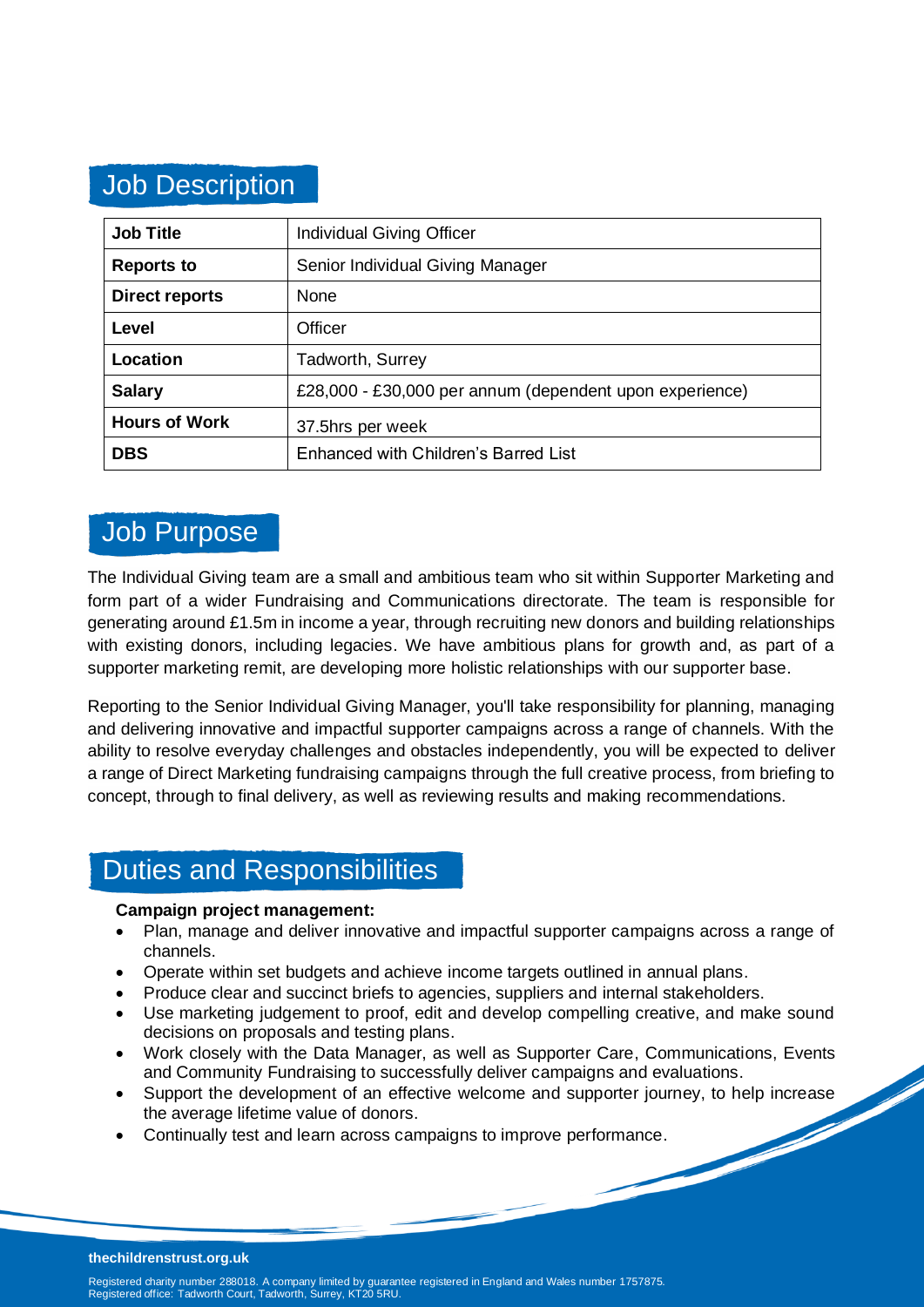• Deliver campaigns in a compliant way, adhering to GDPR and fundraising regulation and Code of Conduct.

#### **Reporting and analysis:**

- Closely monitor campaign results and provide updates on performance.
- Produce post-campaign analysis reports.
- Work with the Data Manager to develop and update existing reporting mechanisms.
- Make recommendations to improve the performance of future campaigns based on evidence and data.

#### **Developing insight, product development, competitor analysis and industry perspective:**

- Use existing research and insight, and where appropriate, undertake and commission new projects to derive new / further insight and analysis.
- Identify, research and develop new products, creative ideas and fundraising initiatives.
- Keep up to date with industry developments and act upon direct and digital marketing trends and statistics.

#### **Working with others:**

- Consult and work with appropriate teams, staff members and volunteers within The Children's Trust, to ensure fundraising projects are as successful as possible.
- Manage relationships with internal stakeholders and agencies.

#### **All staff are expected to:**

- Attend and contribute to regular team and directorate meetings and briefings.
- Participate in learning and development, as requested by the Line Manager.
- Work as a supportive member of the team, working on projects that benefit the whole section or Group, providing cover for and training other team members and volunteers, as required.

#### **Health and Safety:**

- Adheres to all health and safety guidelines, including infection prevention and control.
- Provide evidence of a valid NHS Covid Pass or acceptable proof of Covid vaccination or medical exemption and all vaccinations (or medical exemption) required for the post.
- Adhere to manual handling procedures and complete mandatory manual handling training.
- Promotes the health and safety of others.
- Uses the incident reporting and risk assessment system (IRAR), to identify and report risks and incidents/actions if directed.
- Responsible for identifying and mitigating risk within the work environment.

#### **Wellbeing and Emotional Resilience:**

- Maintains a positive approach and outlook when dealing with change and overcoming challenges and problems.
- Recognises own limitations, develops realistic goals, and uses support network resource when or if necessary.
- Treats challenges and problems as a learning experience.
- Remains organised and focused when under pressure.
- Responds appropriately and effectively to all constructive feedback.
- Motivates self and others.

#### **thechildrenstrust.org.uk**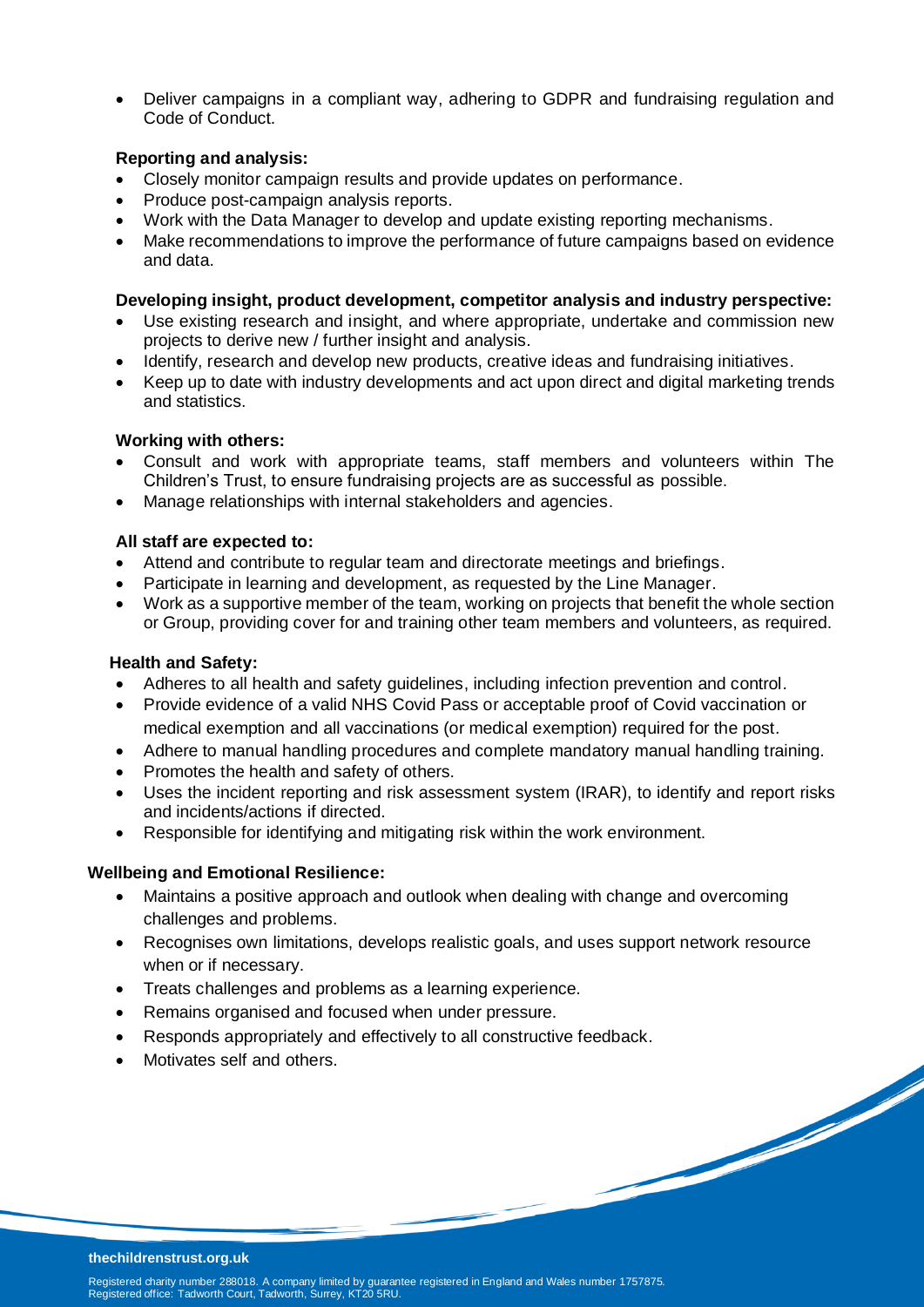## Organisation and Structure



#### **thechildrenstrust.org.uk**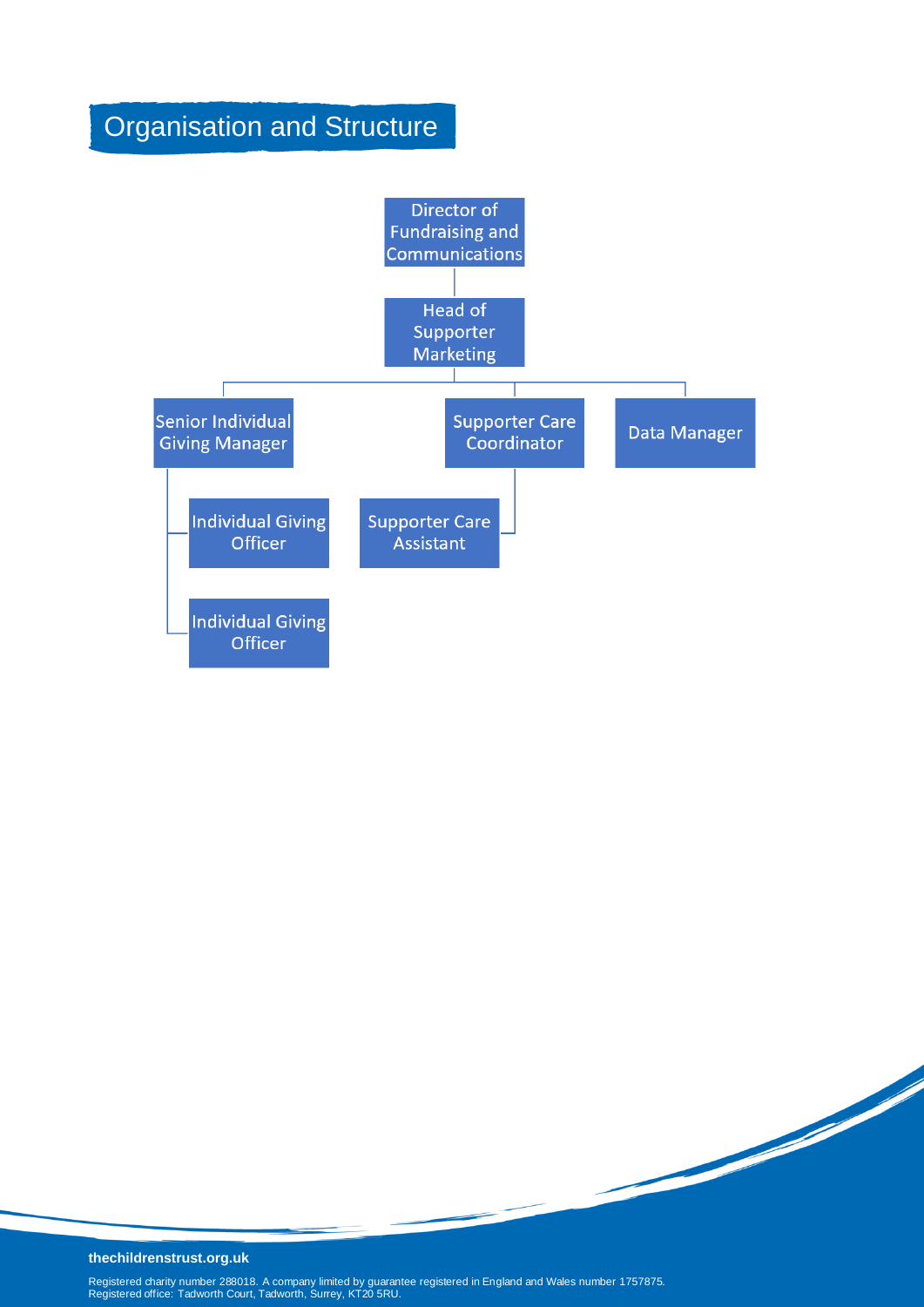# Person Specification

| <b>Selection Criteria:</b>           |                                                                                                                                                                              | <b>Essential</b> /<br><b>Desirable</b> |
|--------------------------------------|------------------------------------------------------------------------------------------------------------------------------------------------------------------------------|----------------------------------------|
|                                      | Proven working knowledge of direct marketing and/or fundraising<br>$\bullet$<br>principles and practice, with the ability to use this knowledge to<br>engage with supporters | <b>Essential</b>                       |
|                                      | Experience of working in both print and digital channels<br>$\bullet$                                                                                                        | <b>Essential</b><br><b>Essential</b>   |
|                                      | Experience of database marketing, segmentation and analysis<br>$\bullet$<br>Experience of setting and delivering an income and expenditure<br>$\bullet$                      | <b>Essential</b>                       |
| <b>Experience &amp;</b><br>Knowledge | target<br>Sound experience of project management or managing complex<br>$\bullet$<br>programmes of work                                                                      | <b>Essential</b>                       |
|                                      | Ability to demonstrate creative flair and marketing judgement,<br>$\bullet$<br>including a working knowledge of how to apply these for print and<br>production               | <b>Desirable</b>                       |
|                                      | Experience of supporter stewardship<br>$\bullet$                                                                                                                             | <b>Desirable</b>                       |
|                                      | Use of ThankQ database<br>$\bullet$                                                                                                                                          | <b>Desirable</b>                       |
|                                      | Previous experience in prize led fundraising (lottery and raffle)<br>$\bullet$                                                                                               | <b>Desirable</b>                       |
|                                      | Proven communication skills, e.g. written and verbal<br>$\bullet$                                                                                                            | <b>Essential</b>                       |
| <b>Skills &amp; Abilities</b>        | Strong analytical skills, with the ability to interpret and analyse<br>$\bullet$<br>media proposals, data and information, to deliver<br>recommendations                     | <b>Desirable</b>                       |
|                                      | Ability to work within a diverse team and build excellent working<br>$\bullet$<br>relationships                                                                              | <b>Essential</b>                       |
|                                      | Ability to manage personal deadlines and prioritise a demanding<br>$\bullet$<br>workload                                                                                     | <b>Essential</b>                       |
|                                      | Ability to make informed decisions, particularly when dealing with<br>$\bullet$<br>conflicting deadlines                                                                     | <b>Essential</b>                       |
|                                      | Excellent attention to detail<br>$\bullet$                                                                                                                                   | <b>Essential</b>                       |
|                                      | Personable, sociable and people oriented<br>$\bullet$                                                                                                                        | <b>Essential</b>                       |
|                                      | Proactive and self-motivated, with the ability to think creatively<br>$\bullet$                                                                                              | <b>Essential</b><br><b>Essential</b>   |
|                                      | Dedication, commitment and tenacity<br>$\bullet$                                                                                                                             | <b>Essential</b>                       |
| <b>Personal</b>                      | Change orientated approach to work<br>$\bullet$                                                                                                                              |                                        |
| <b>Qualities</b>                     | Commitment to the vision and values of The Children's Trust<br>$\bullet$                                                                                                     | <b>Essential</b>                       |
|                                      | Flexible and 'can do' attitude to competing commitments in<br>$\bullet$<br>workload                                                                                          | <b>Essential</b>                       |
|                                      | Highly motivated and reliable<br>$\bullet$                                                                                                                                   | <b>Essential</b>                       |
|                                      | Ability to cope working in a demanding environment<br>$\bullet$                                                                                                              | <b>Essential</b>                       |

**September 1888** 

**September 1888** 

**thechildrenstrust.org.uk**